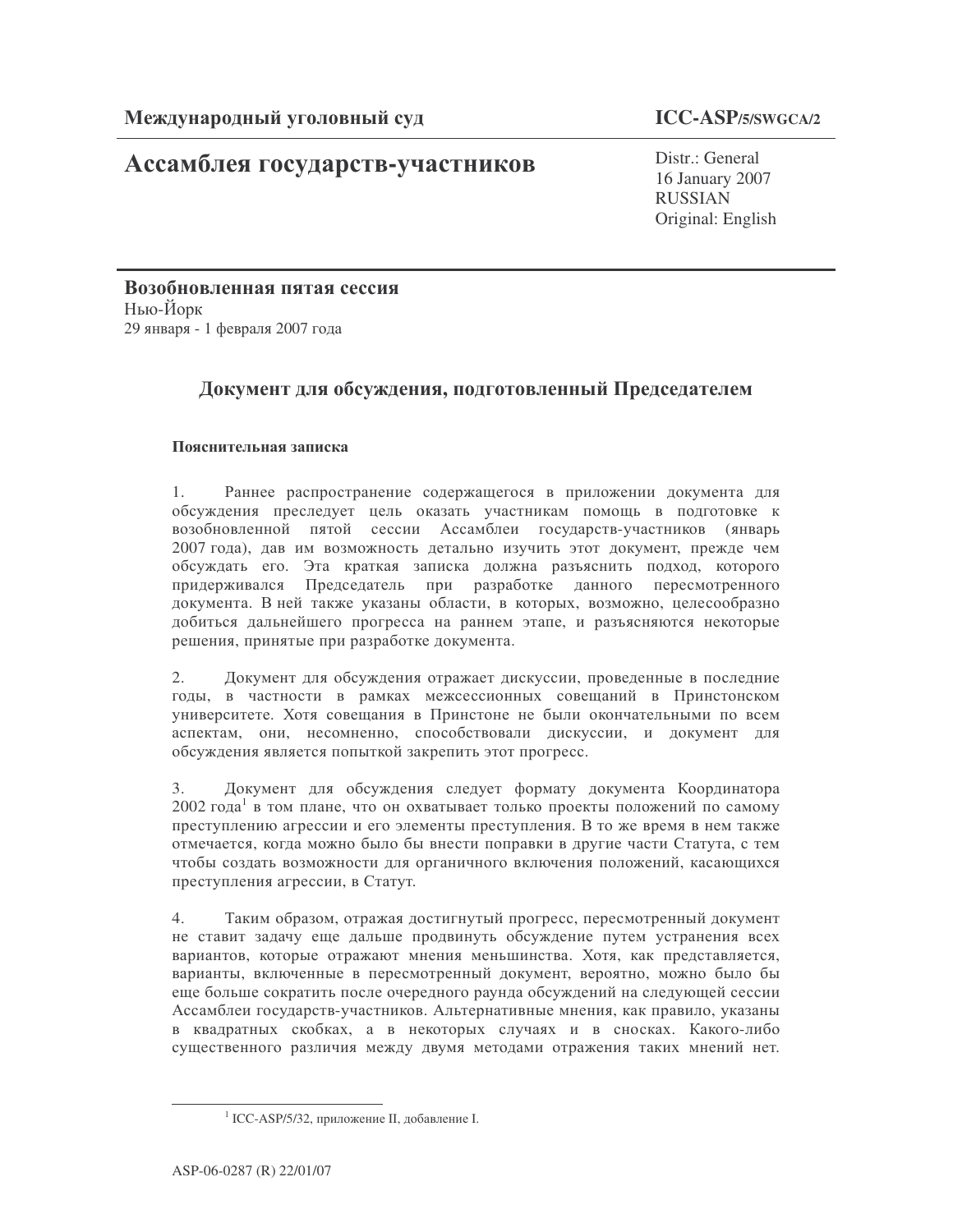Выбор между квадратными скобками и сносками является всего лишь одним из методов подготовки документа.

5. Одной из основных характерных черт пересмотренного документа является разграничение между двумя различными подходами, которые выявились в ходе обсуждения в Принстоне, а именно "дифференцированный" и "монистический" подход. Хотя в ходе дискуссий в Принстоне наметилась тенденция к использованию первого, представляется вполне уместным отразить в документе для обсуждения оба подхода. Выбор относительно использования глагола в варианте а) может быть сокращен после дальнейшего обсуждения.

6. В пункте 3 документа предлагаются два различных подхода к рассмотрению положений части 3 Римского статута в зависимости от того, используется ли дифференцированый или монистический подход. Ни в одном варианте нет необходимости продолжать отражать статью 33 Римского статута, касающуюся приказов начальника и предписаний закона.

7. Как отмечается в самом документе для обсуждения, никаких изменений в часть II документа, касающуюся элементов преступления, не вносилось. Это было сделано потому, что данные элементы никогда не обсуждались на совещаниях в Принстоне. Таким образом, учитывая изменения в документе для обсуждения по проекту самих положений, часть II устарела и не отражает прогресс, достигнутый в части І. Поэтому ее следует рассматривать лишь как заполнитель и использовать только для справочных целей.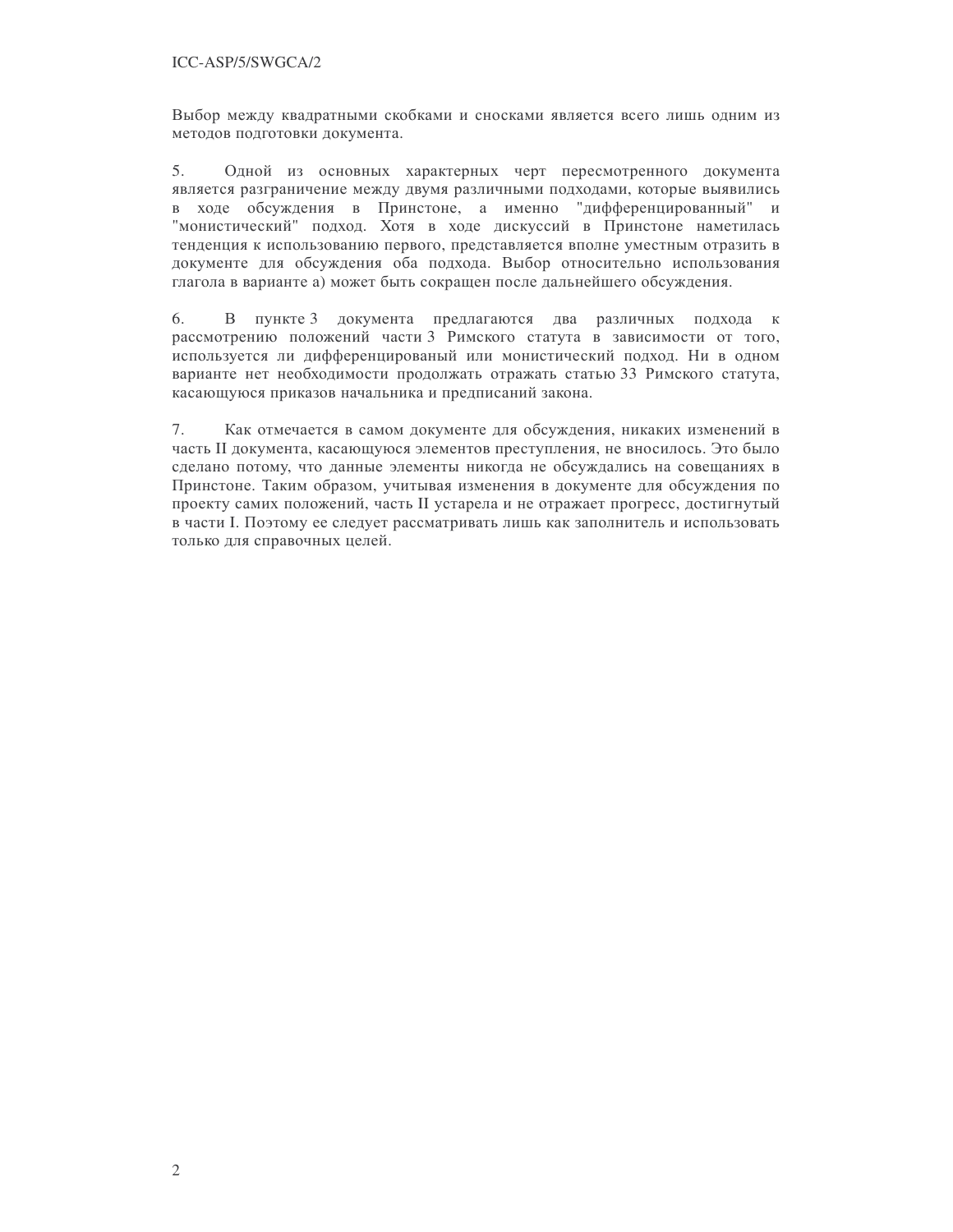## Приложение

## Документ для обсуждения, касающийся преступления агрессии и предложенный Председателем

#### L. Определение преступления агрессии и условия для осуществления юрисдикции

Вставить в Римский статут новую статью 8 bis (озаглавленную "Преступление  $a$ *zpeccuu*")<sup>1</sup>:

### Вариант а)<sup>2</sup>:

Для целей настоящего Статута лицо совершает "преступление агрессии",  $1.$ когда, будучи в состоянии фактически осуществлять контроль или руководство над политическими или военными действиями государства, это лицо (возглавляет) (руководит) (организует и/или руководит) (участвует  $B)$ планировании. подготовке. инициировании или осуществлении акта агрессии/вооруженного нападения.

#### Вариант b):

 $1$ Для целей настоящего Статута лицо совершает "преступление агрессии", когда, будучи в состоянии фактически осуществлять контроль или руководство над политическими или военными действиями государства, это лицо отдает приказ или активно участвует в планировании, подготовке, инициировании или осуществлении акта агрессии/вооруженного нападения<sup>3</sup>.

#### продолжить в обоих вариантах:

[который в силу своего характера, серьезности и масштабов является грубым нарушением Устава Организации Объединенных Наций] [таким, в частности, как агрессивная война или акт, имеющий своей целью или результатом военную оккупацию или аннексию территории другого государства или ее части].

Для целей пункта 1 "акт агрессии" означает акт, упомянутый в [статьях 1 и  $2.$ 3] резолюции 3314 (XXIX) Генеральной Ассамблеи Организации Объединенных Наций от 14 декабря 1974 года.

<sup>1</sup> Вопрос о том, принимаются ли поправки согласно статье 121, пункт 4 или 5, требует дальнейшего обсуждения.<br><sup>2</sup> Вариант а) отражает "дифференцированный" подход, согласно которому пункт 3 статьи 25

применяется к преступлению агрессии, за исключением подпункта f). Дальнейшие варианты формулировки этого пункта, согласно дифференцированному подходу, содержатся в докладе о работе принстонского совещания 2006 года (см. ICC-ASP/5/32, приложение II, добавление I). Вариант b) представляет собой монистический подход, согласно которому пункт 3 статьи 25 в своей совокупности не применяется к преступлению агрессии.

<sup>&</sup>lt;sup>3</sup> Сторонники формулировки "вооруженное нападение" (или в качестве альтернативы "применение силы") для пункта 1 выступают наряду с этой формулировкой и за снятие пункта 2 вообще.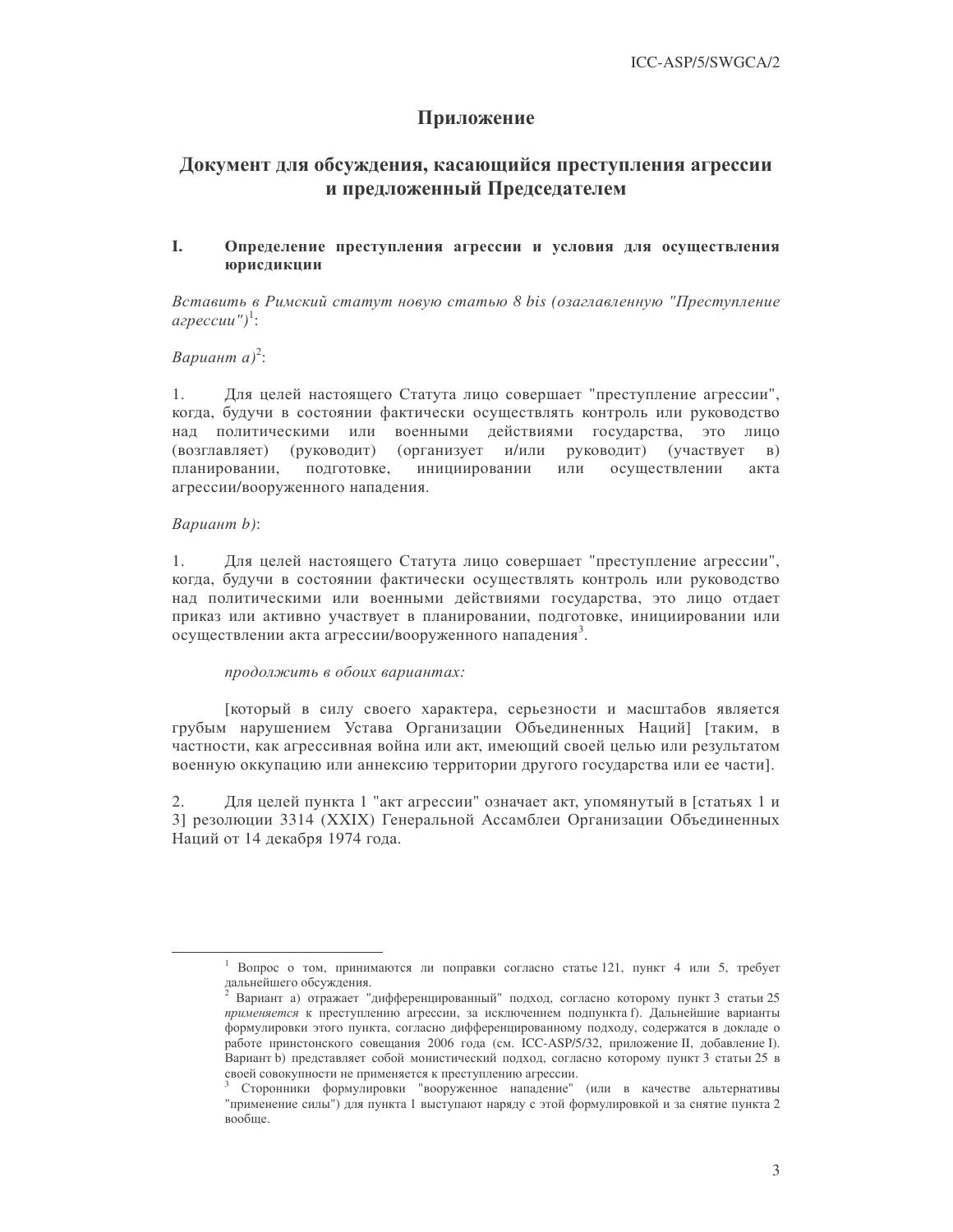согласно вышеприведенному варианту а):

 $3.$ Положения статей 25, пункт 3 f), и [28] Статута к преступлению агрессии не применяются<sup>4</sup>.

согласно вышеприведенному варианту b):

Положения статей 25, пункт 3, и [28] Статута к преступлению агрессии не  $3.$ применяются.

 $4.$ Когда Прокурор намеревается начать расследование в отношении преступления агрессии, Суд сначала убеждается, вынес ли Совет Безопасности определение в отношении акта агрессии, совершенного соответствующим государством. В случае отсутствия такого определения Совета Безопасности Суд уведомляет Совет Безопасности о ситуации, находящейся на рассмотрении Суда<sup>5</sup>.

5. Если Совет Безопасности не выносит такого определения в течение [шести] месяцев с даты уведомления,

Вариант 1: Суд может начать разбирательство по делу.

Вариант 2: Суд не может начать разбирательство по делу.

Вариант 3: Суд с должным учетом положений статей 12, 14 и 24 Устава может обратиться к Генеральной Ассамблее Организации Объединенных Наций с просьбой вынести такое определение в течение [двенадцати] месяцев. При отсутствии такого определения Суд может приступить к разбирательству по делу.

Вариант 4: Суд может начать действовать, если он убедится в том, что Международный Суд вынес постановление в рамках судопроизводства, осуществляемого на основании главы II своего Статута, о том, что акт агрессии был совершен соответствующим государством.

#### **II.** Элементы преступления агрессии (как они определены в Римском статуте Международного уголовного суда)

#### Предварительное условие

Помимо общих предварительных условий, содержащихся в статье 12 настоящего Статута, существует предварительное условие, что соответствующий

<sup>&</sup>lt;sup>4</sup> Согласно варианту а), который предусматривает, что пункт 3 статьи 25 применяется, за исключением подпункта f) ("попытка"), в статью 25 можно было бы добавить новый подпункт, вновь подтверждающий, что формы участия, изложенные в статье 25, пункт 3, подпункты a)-d), применяются только к лицам, которые в состоянии эффективно осуществлять контроль или руководство над политическими или военными действиями государства.

Широко признается, что статья 28 неприменима по причине как сути, так и характера преступления. Однако пока нет какого-либо единодушия по вопросу о том, нужно ли конкретно отмечать неприменимость или нет.

<sup>&</sup>lt;sup>5</sup> Предлагалось по-новому сформулировать пункты 4 и 5, с тем чтобы провести различие между механизмами принятия мер, отраженными в статье 13.

<sup>&</sup>lt;sup>6</sup> Элементы, отраженные в части II, подробно не обсуждались и поэтому воспроизводятся без каких-либо изменений по сравнению с документом Координатора 2002 года, хотя это и ведет к некоторым явным несоответствиям. Так что эти элементы на данном этапе являются главным образом заполнителем.